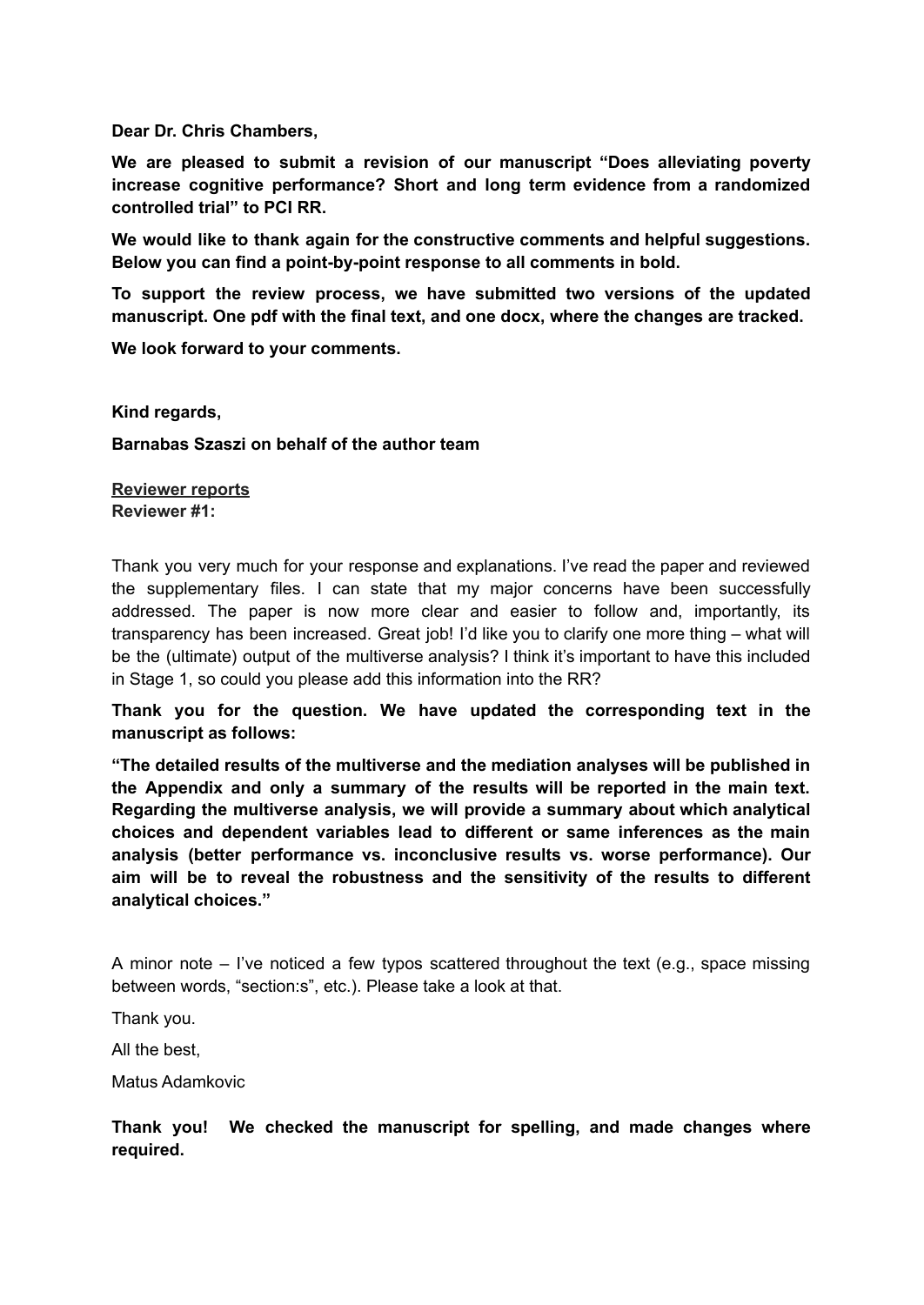### **Reviewer #2**

I have now conducted a review of this revised manuscript and thank the authors for their overall attentiveness to my comments. Whilst the manuscript has improved considerably, and the majority of my comments have been addressed, some are still outstanding and require attention. Of main concern is the number of planned analyses in the report, with the authors proposing a primary analysis, a multi-verse analysis, and a mediation analysis - will all of these analyses be reported in one manuscript, supplementary materials, and/or multiple manuscripts?

#### **See our response below.**

Are the authors aware that a Stage 1 manuscript cannot change in the revisions of a Stage 2 manuscript, meaning that word count could not be cut down post-hoc?

#### **Yes.**

Also, there is some inconsistency with regards to the described Robustness Regions, which needs to be addressed.

#### **See our response below.**

I now outline the concerns addressed, those outstanding, and some minor comments relating to proofreading.

### Concerns addressed:

My first main concern related to the terminology of 'cognitive functioning/performance' used in the manuscript when the executive functions of inhibition, shifting, switching, and working memory have been measured, and the aggregated index of these measures into a primary outcome of cognitive functioning. The reviewers have now addressed this concern by revising the terminology and including an exploratory multi-verse analysis which can tease apart performance differences in the different tasks (as well as still conducting the primary analysis on cognitive functioning).

A second concern was regarding the potential for procedural flexibility with a stopwatch being used rather than computerised tasks of cognitive performance. The authors have confirmed that this was due to limits on technological resources in the testing environment and have included this clarification in the revised manuscript. Indeed, that this study was conducted in the field is a strength to the methodological design.

A third concern was that additional details were required to ensure that the methodology is replicable, with synergy between the open materials and the reported measures. The authors have now attentively revised the manuscript so that this is clear. The materials and analysis scripts are uploaded to the OSF.

Concerns raised in revisions and/or outstanding:

1. My main concern regards the number of planned analyses in this Stage 1 manuscript a primary analysis, multi-verse analysis, and mediation analysis are proposed. Will all of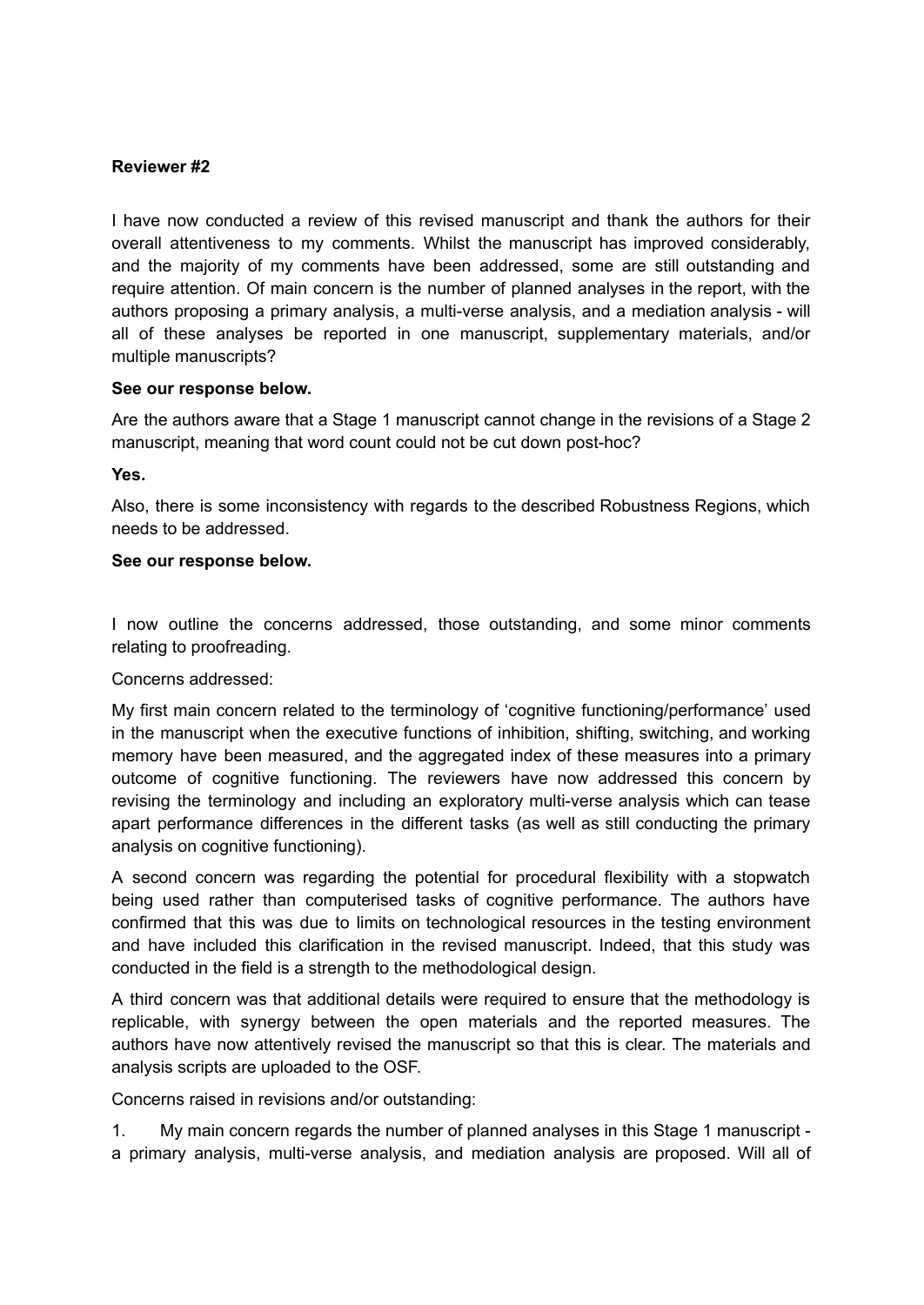these analyses be reported in one manuscript, supplementary materials, and/or multiple manuscripts?

**Yes, the results of all these analyses will be reported in the present paper. We have improved now our description on how we will report the results:**

**"In the primary analyses, we will test the two confirmatory hypotheses outlined below. The conclusions of the paper will be based on the outcome of these primary analyses and its results will be reported in the main text of the manuscript. " …**

**"The secondary analysis will consist of two exploratory parts. First, we will assess the robustness of the results of the primary analysis using a multiverse approach (see below for details). Second, we will conduct multiple mediation analyses to understand the driving mechanism behind the observed effects in the primary analysis.**

**The detailed results of the multiverse and the mediation analyses will be published in the Appendix and only a summary of the results will be reported in the main text. Regarding the multiverse analysis, we will provide a summary about which analytical choices and dependent variables lead to different or same inferences as the main analysis (better performance vs. inconclusive results vs. worse performance). Our aim will be to reveal the robustness and the sensitivity of the results to different analytical choices."**

Relatedly, for the multi-verse analysis there are a total of 17 dependent variables (Arrow switching – accuracy; Arrow switching- RT; Arrow switching- Inverse efficiency index; Arrow inhibition – accuracy; Arrow inhibition - RT; Arrow inhibition - Inverse efficiency index; Arrow attention – Accuracy; Arrow attention – RT; Arrow attention - Inverse efficiency index; Arrow tasks response time index; Arrow tasks accuracy index; Forward Digits – accuracy; Backward digits - accuracy; Digit span index; Maze – accuracy; Maze - total completion time; Executive function index). Here you plan to analyse multiple indices of the same task (e.g., accuracy and reaction time): could you not focus on one index for each, thus reducing the number of dependent variables being entered into this analysis? I believe this would make your analyses more stringent, allowing you to better assess support for your hypotheses.

**Yes, among others, in the multiverse section, we plan to analyze multiple indices of the same task: accuracy, reaction time, and inverse efficiency index. The point of running multiverse analysis (with several different indices in different settings) is to reveal the robustness (and the sensitivity) of the results to these analytical choices. We would prefer to keep all the analyses in the multiverse section because they enable the readers to gain additional knowledge on how the treatment affects the different indices and about the limitations of the study.**

2. Referring back to a comment from my initial review, from the Introduction and Abstract it is not clear that this is a secondary data analysis/re-analysis of Blattman et al. (2017). This should be clarified from the outset and would only require a minor amendment (for example, the sentence "To do so, we leverage a cash transfer-based poverty alleviating program" could be extended to state "by analysing pre-existing data from Blattman et al.").

**We have now rewritten the corresponding sentence:**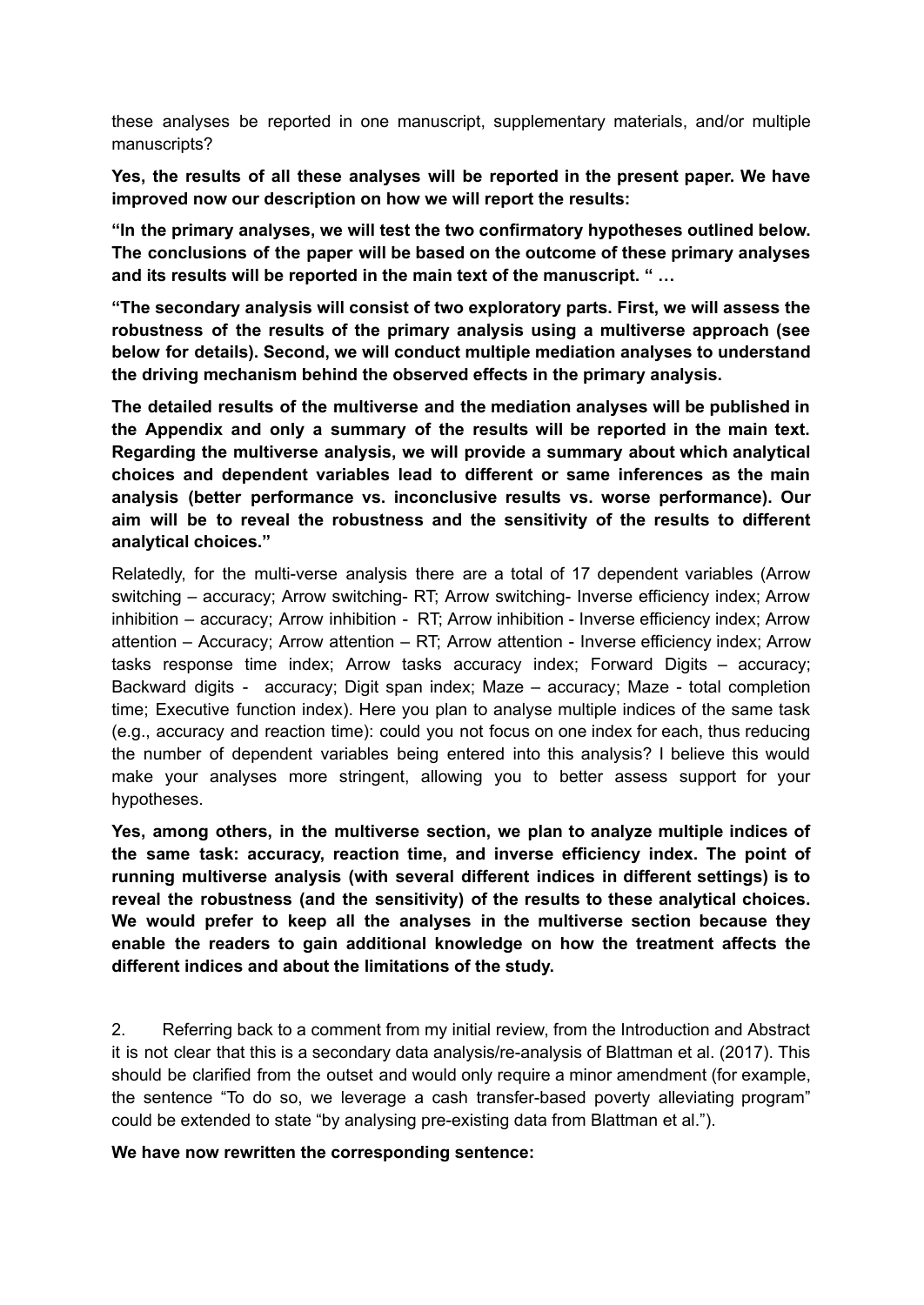**"To do so, we analyze pre-existing data from a cash transfer-based poverty alleviation program (Blattman et al. 2017)."**

3. Please check consistency between the reference to the mini-meta analysis used to inform power calculations on Page 12 and the later description on Page 16. Page 12 states that you will "report Robustness Regions for each Bayes factor with two extreme priors (b = 0.09,  $b = 1.57$ ), with the half of smallest and twice of the largest effect sizes from the mini-meta analysis described below", however Page 16 then states that you will "repeat all the analysis with three different priors: the effect size used in the primary analysis (b=0.34), as well as the smallest (b=0.18) and the largest (b=0.79) effect sizes from the mini meta-analysis described above". Note that the first mention states, "half of the smallest" and "twice of the largest" (which I query separately below), but then later you state "smallest" and "largest" whilst referring to different values.

# **Thank you for finding this. We have now corrected the sentence on Page 16 as follows:**

**"We will repeat all the analysis with three different priors: the effect size used in the primary analysis (b=0.34), as well as the half of the smallest effect size (b=0.09) and twice of the largest (b=1.57) effect size from the mini meta-analysis described above."**

There are also a few grammatical and issues of sentence structure, as follows:

1. Should 'registered report' not be capitalised (Registered Report)?

# **We have changed every occurrence to Registered Report.**

2. Should there be hyphens in "short and long term" throughout (short- and long-term)?

# **We have changed every occurrence to short- and long-term.**

3. I don't think the word 'approximately' should be abbreviated in the Abstract.

# **We write now 'approximately' in the Abstract instead of 'approx.'.**

4. Abstract: "we will use an experimental setting to, and test…". What do you mean by this? The data are already collected so this study represents a re-analysis of pre-existing data (see my related comment above). Do you mean that you will reanalyse an experimental manipulation (cash transfer) implemented by Blattman et al. 2017?

**What we mean here is that the main addition of our work to literature is that we test our hypothesis in a randomized experimental setting in contrast to previous work which was built on correlational data. To better reflect this, we have now changed to the text saying that "Extending prior literature, we will test in a randomized controlled trial both the short-term and the long-term impact of the treatment on cognitive performance and also explore the role of potential mechanisms driving the effect."**

5. Page 3, "as compared with", please remove "as" to aid readability.

# **Corrected.**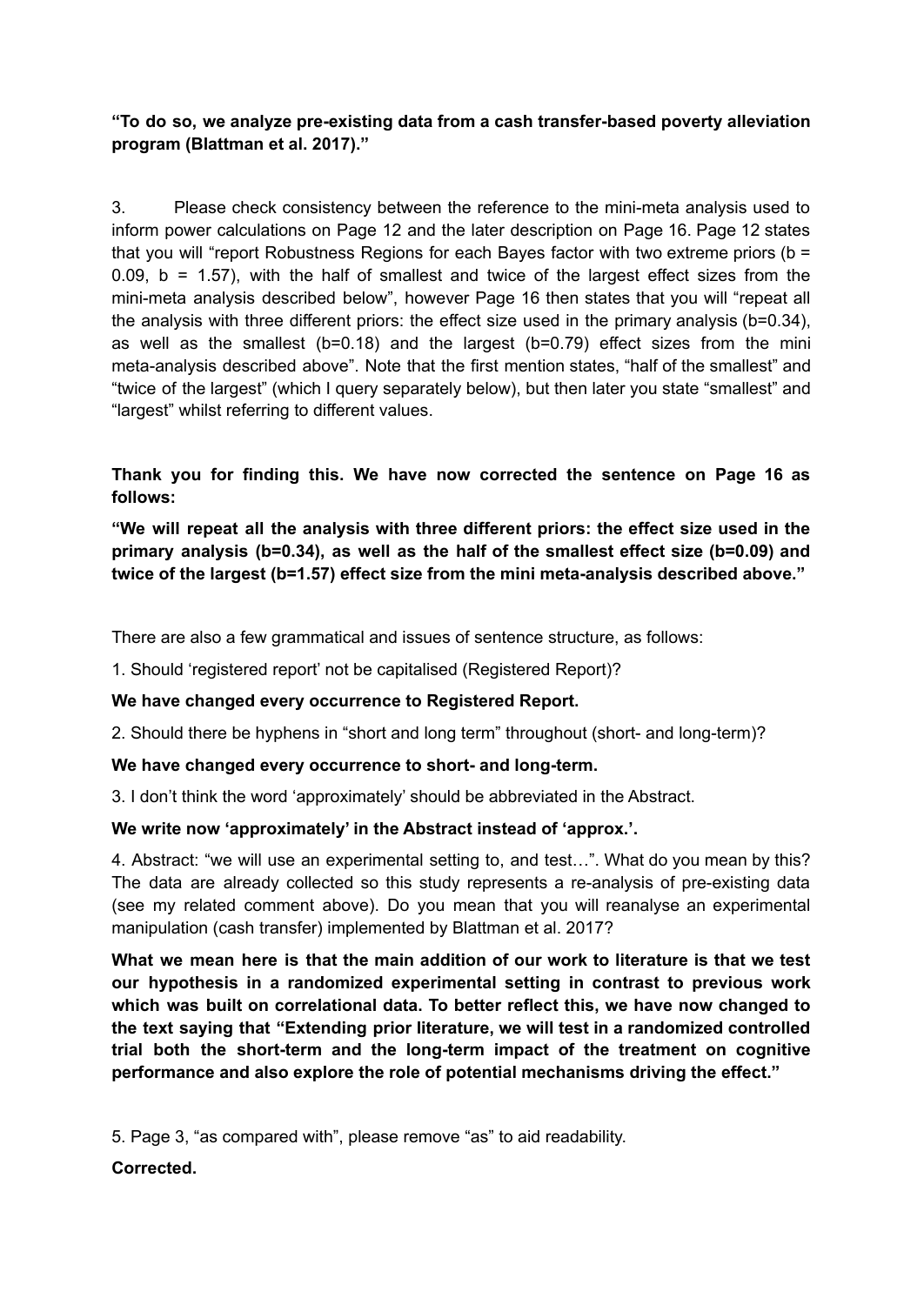6. Page 3, please correct "Whicherts" to "Wicherts".

### **Corrected.**

7. Page 5, "by doing these" – do you mean "by doing this"?

### **We have deleted now the corresponding part as it was confusing.**

8. Page 5, "and the focused their paper on how therapy and unconditional cash transfers should affect criminal and violent behavior." – please revise this sentence paying attention to "and the focused their".

### **We have now deleted the word 'the' from the sentence as it was unnecessary and confusing.**

9. Page 8, "(as well as 28 percent into therapy only (n = 277), and 25 percent into the joint treatment arm (n = 249))." Add to this "not analysed here" to clarify that these data are not analysed in the present study.

### **We have now added the following: "Note that the therapy only and joint treatment arms are not analyzed in the present study."**

10. Page 8, "As reported in detail in Blattman et al. 11, the treatment is largely balanced along the covariates". Can you add "reported below" to this sentence so that the reader knows that these covariates are described later? Without this I am left wondering what the covariates are.

### **We have added "reported below" now.**

11. Is there a reference for the 'arrows tasks'? Is this an established task?

### **Yes. We have now added the following citation to the manuscript:**

# **Korkman, M., Kirk, U., & Kemp, S. (2007). NEPSY II: clinical and interpretive manual. (2nd ed ed.) Harcourt Assessment, PsychCorp.**

12. Page 11, "All task materials are available in the Appendix" only needs to be stated once (which it is on Page 10). Also, rather than referring to the Appendix, is it not best to refer to the Open Science Framework project page with the direct OSF link?

### **We have now changed the text accordingly.**

12. Page 12, "with the half of smallest and twice of the largest effect sizes from the mini-meta analysis described below". The terms "half of the smallest" is very difficult to follow – could this be clarified? Please refer back to my major point 3 when revising this.

### **To increase clarity, we write now that the "half of the smallest effect size".**

13. Page 12, "an intention-to-treat Bayesian regression analysis in the short term and in the long term separately" – can you clarify "short term" and "long term" here by including the term 'phase' (i.e., "in the short term and in the long term phase separately").

# **We have changed the text accordingly.**

14. Page 13, Could you include a rationale for the control characteristics included in the model – are these all found to influence cognitive performance?

# **We have now added the rationale to the text. Yes, we believe that these characteristics can potentially influence cognitive performance.**